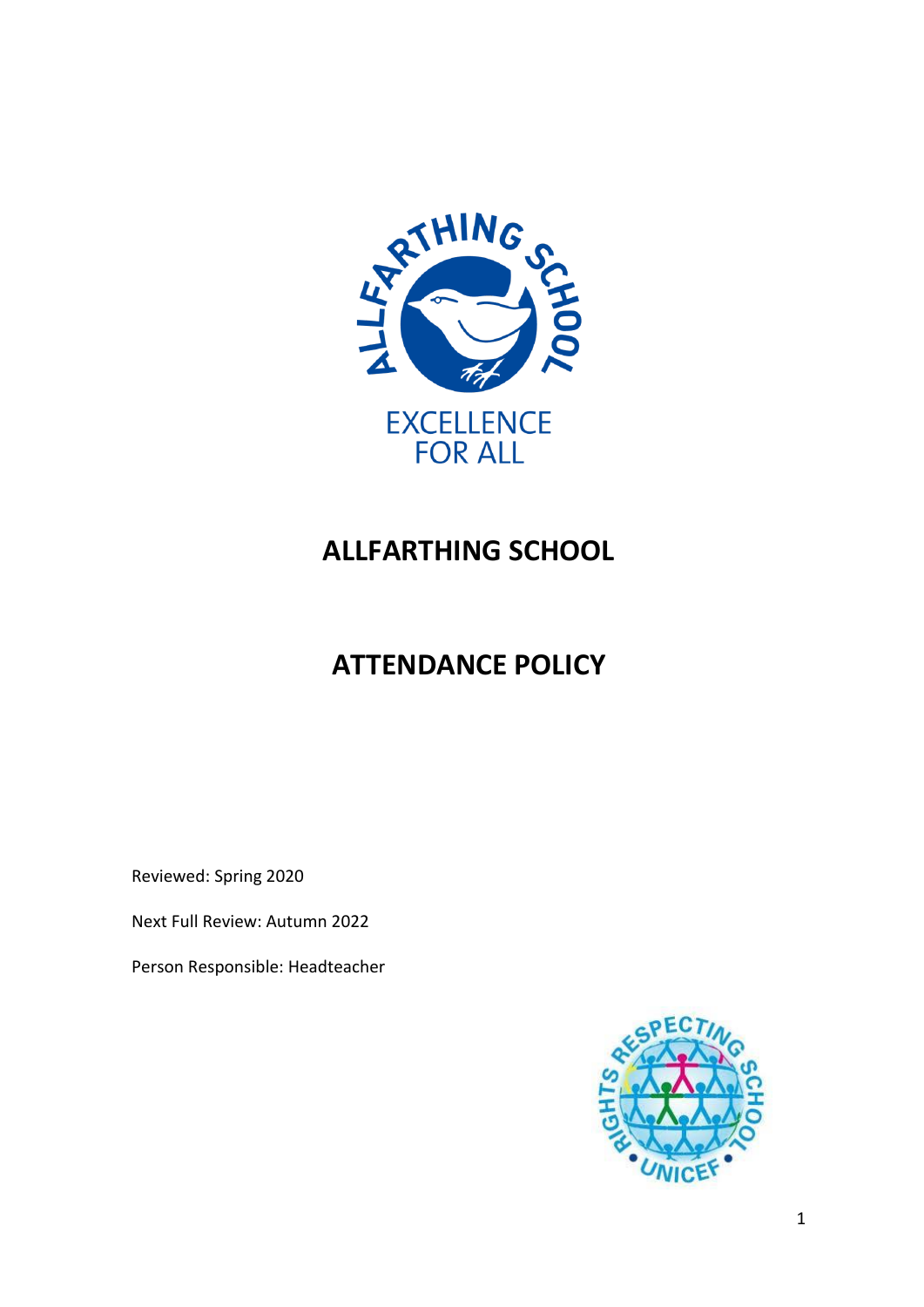# **Contents**

|                                                          | page |
|----------------------------------------------------------|------|
| <b>Policy Statement</b>                                  | 3    |
| <b>Expectations for pupils, parents and school staff</b> | 3    |
| <b>Term Time Holiday absences</b>                        | 4    |
| <b>Encouraging Good Attendance</b>                       | 4    |
| <b>Responding to Non Attendance</b>                      | 5    |
| <b>Changing schools</b>                                  | 5    |
| <b>School Organisation</b>                               | 6    |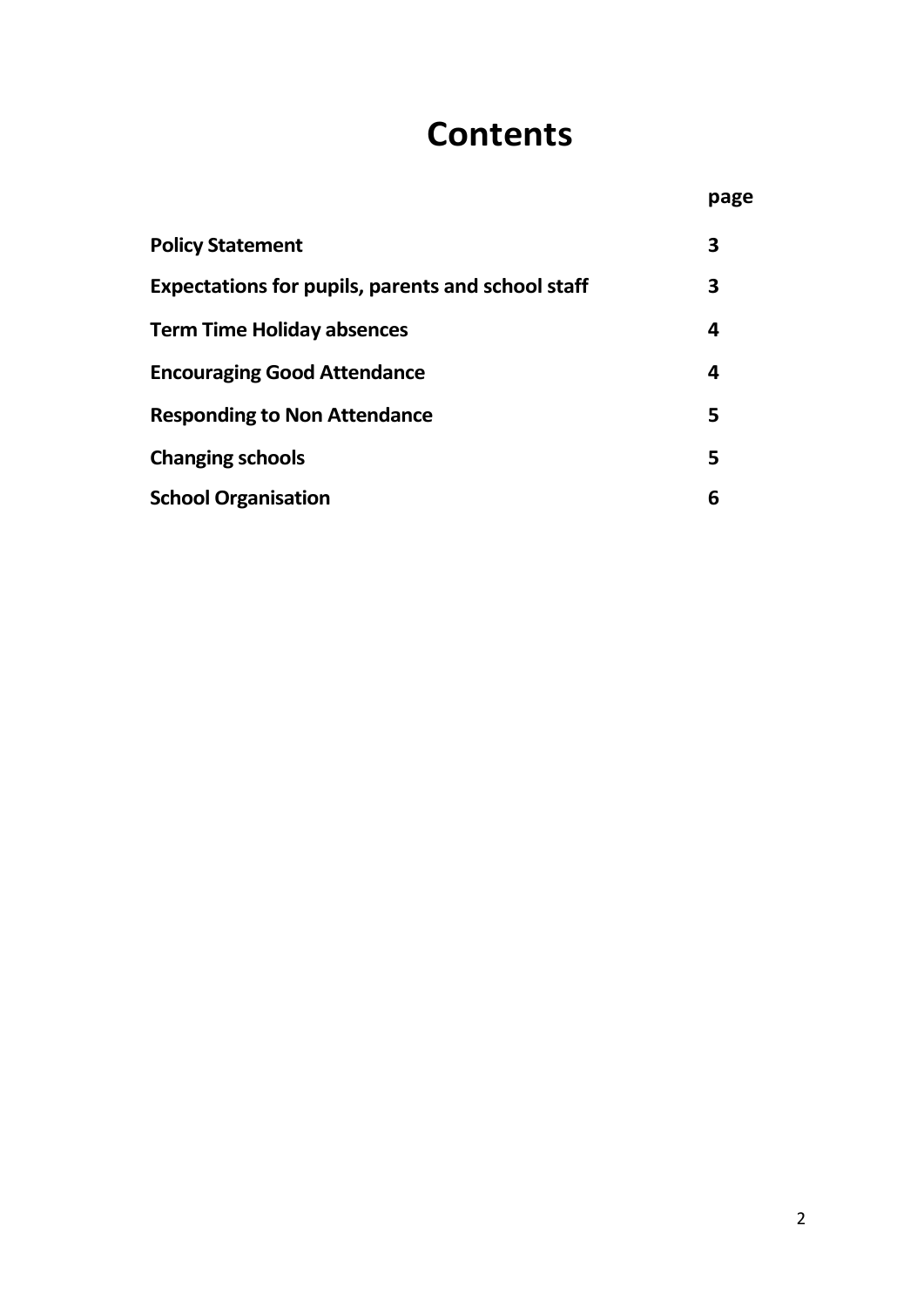### **Wandsworth Education Welfare Service & School Attendance Policy**

## **This policy has been developed for use by school staff and officers in the Education Welfare Service to ensure best possible attendance outcomes for all pupils at the school. It is also intended to provide clear structures for attendance practice and to provide guidance for Governors, Parents / Carers and pupils.**

The school staff and governors of Allfarthing School, alongside the LEA, believe that it is essential for all pupils to attend school regularly and avoid any absence. Any loss of time at school can adversely affect a child's attainment and all pupils benefit from regular school attendance. To this end we will do all we can to encourage parents/carers to ensure that the children in their care achieve maximum possible attendance and that any problems that prevent full attendance are identified and acted on promptly.

#### **Expectations**

#### **We expect that all pupils will:**

- Attend school regularly and on each day the school is open to pupils;
- Arrive at registration sessions and lessons punctually;
- Attend all the required lessons and engage with the education being provided;
- Arrive at school appropriately prepared for the day;
- Discuss promptly with their form tutor/class teacher or Head of Year, any problems that might deter them from attending school.

#### **We expect that all parents/carers/persons who have day to day responsibility for the children and young people will:**

- Ensure regular school attendance and be aware of their legal responsibilities;
- Ensure that the child/children in their care arrive at school each day punctually and properly prepared for the school day;
- Contact the school whenever the child/children is/are unable to attend school, on the first day of his/her/their absence, and send a note on his/her/their return to school;
- Contact the school promptly whenever any problem occurs that may keep the child away from school.

#### **We expect that school staff will**:

- Keep regular and accurate records of attendance for all pupils, at least twice daily;
- Monitor every pupil's attendance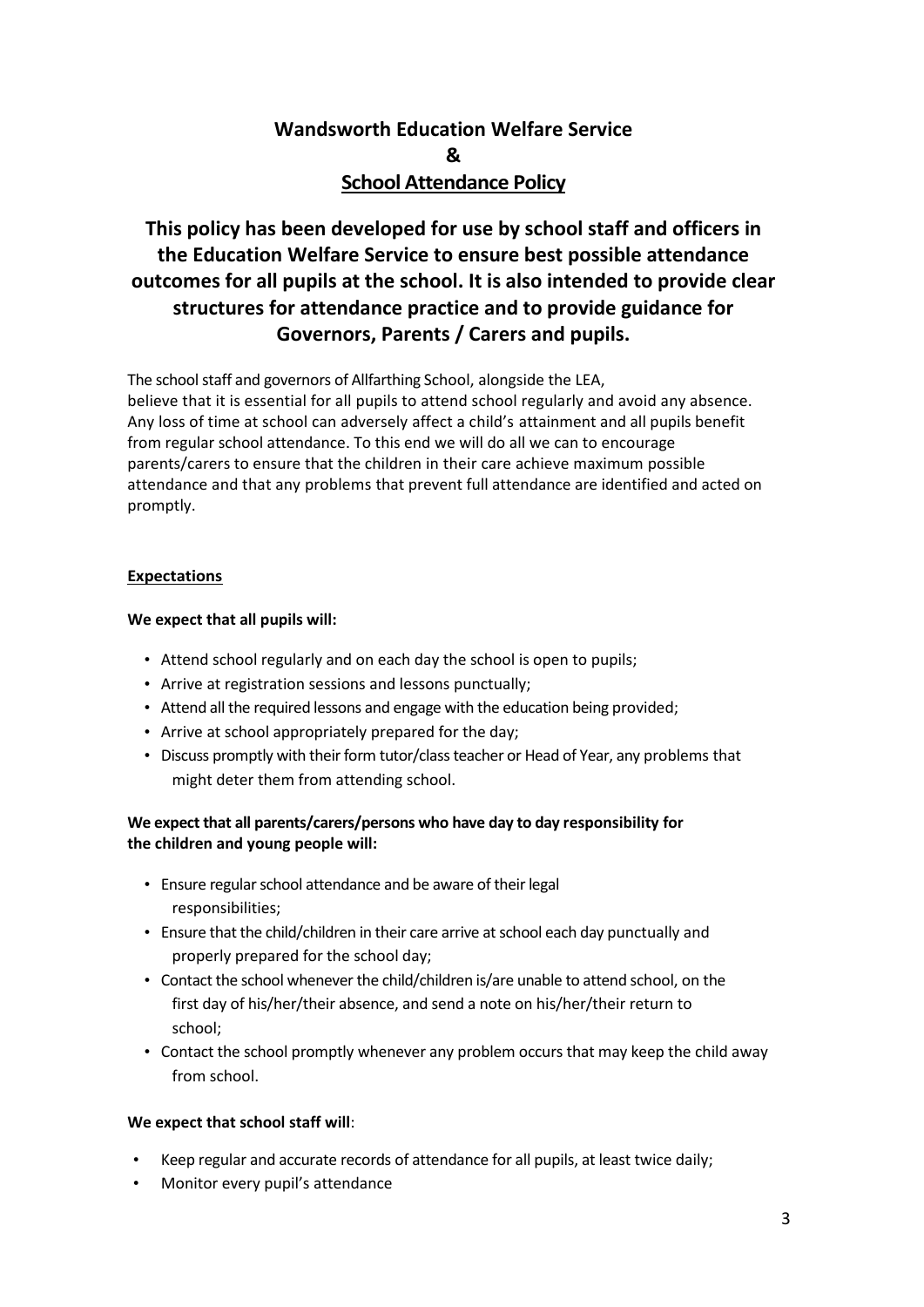- Contact parents as soon as possible on the first day of absence where no message has been received to explain the absence;
- Follow up all unexplained absences to obtain notes giving a reason for the absence and the likely date of return;
- Emphasise the importance of good attendance and take positive steps to encourage it;
- Provide a welcoming atmosphere for children;
- Provide a safe learning environment;
- Provide a sympathetic response to any pupil's concerns;
- Make initial enquiries of parents/carers of pupils who are not attending regularly, express their concern and clarify the school's and the LEA's expectations with regard to regular school attendance;
- Refer irregular or concerning patterns of attendance to the Education Welfare Service;
- Meet, where possible, the requirements of the UN Convention The Rights of the Child, by ensuring that children are consulted in all decisions that relate to them.

#### **Holidays**

The school holiday dates are published a year in advance and parents/carers are expected to book their family holidays during the school holidays. **No parents/carers can demand leave of absence for their child/children as a right.** If a family holiday in term time is unavoidable, requests may be put in writing and must be completed prior to the holiday. The Local Authority advises headteachers not to authorise absence for holidays. As previously stated absence from school (whatever the reason) can adversely affect a child's ability to benefit fully from their educational opportunities and to keep up with programmes of study.

For unauthorised holidays taken in excess of 5 days, the school will issue a penalty notice, in line with Wandsworth Council Policy. These penalty notices will be issued per parent per child.

#### **Encouraging Good Attendance**

Allfarthing School encourages regular attendance in the following ways:

- By celebrating good and improved attendance
- By providing a caring and welcoming learning environment;
- By responding promptly to a child's or parent's concerns about the school or other pupils;
- By marking registers accurately and punctually during morning and afternoon registration. If pupils arrive at school after the close of the register without a written explanation, the lateness will be recorded as an unauthorised absence and the pupil's name recorded in the late book in case of a fire drill;
- By publishing and displaying attendance statistics;
- By monitoring pupils, informing parents/carers in writing of irregular attendance, arranging meetings with them if necessary and referring the family to the Education Welfare Service if the irregular attendance continues.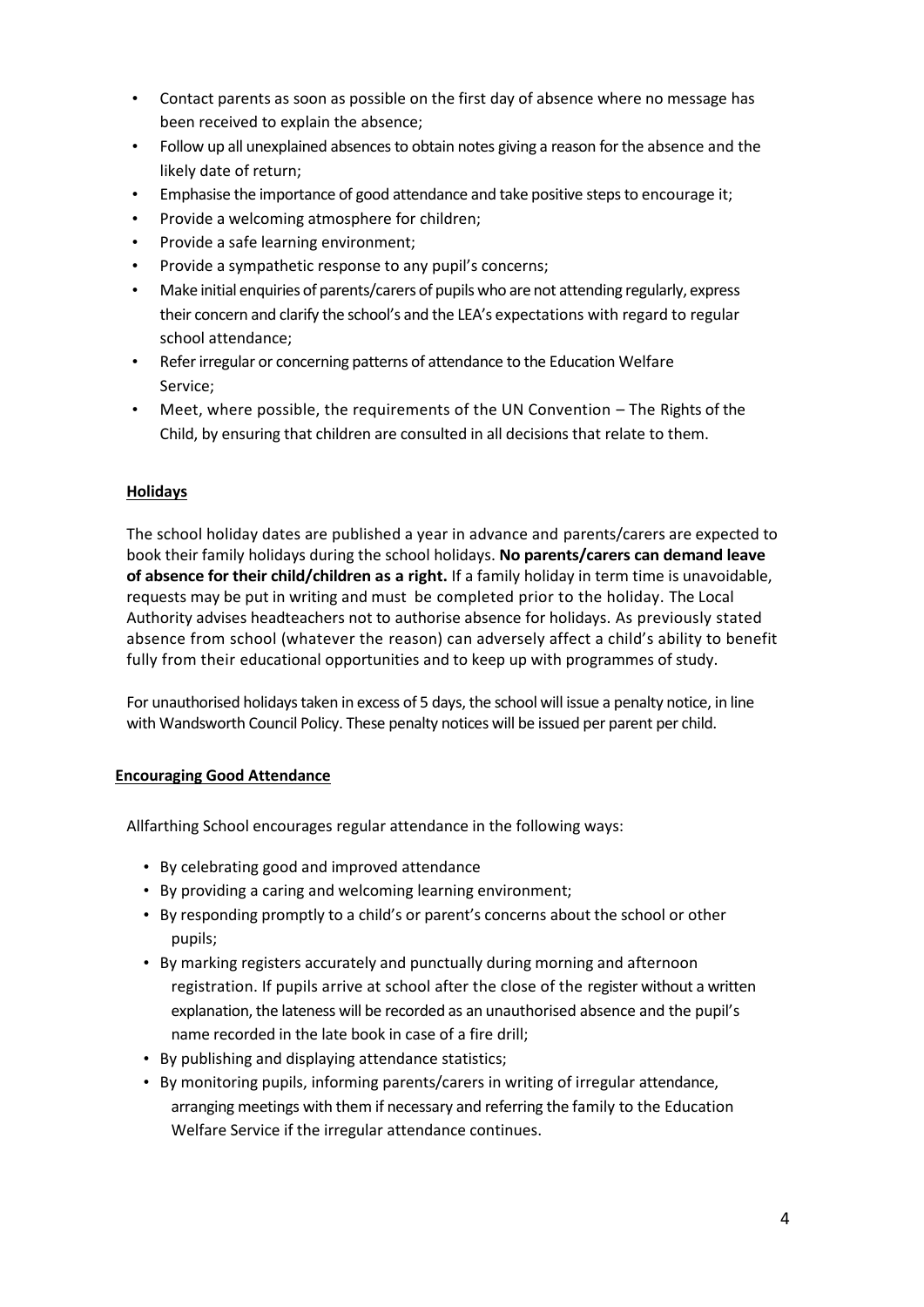#### **Responding to Non-Attendance**

When a pupil does not attend school we will respond in the following manner:

- On the first day of absence, if no note or telephone call is received from the parent/carer by 9 .15 am the school will endeavour to contact them that day. If the family are not on the telephone, a letter will be sent.
- If a child has permission to walk to school by themselves, are absent and no note or telephone call is received by 9:15, the school will endeavor to contact them by 9.30 am that day.
- If there is no response, the school will continue to try to contact the parent/carer. If, by the end of the second day, there has still been no contact made (third day if waiting for a response to a letter), the school will send a letter of concern to parents/carers or invite them into school to discuss their concerns. The school will tell parents/carers that if the absence persists a referral will be made to the Education Welfare Service.
- The EWS will make repeated efforts to contact the parent/carer and establish why the pupil is not attending school. If the problem is quickly resolved and the pupil returns to school, or if a legitimate reason is provided for the absence, the EWS will continue to monitor the situation. If problems appear to be ongoing an Education Welfare Officer will be allocated to work with the family.
- The Education Welfare Officer will make arrangements to meet with the parent/carer, at home, in school or at the Town Hall, to discuss the reasons for the pupil's nonattendance. The EWO will support and advise the parent/carer and the school, with a view to resolving any difficulties and improving the pupil's attendance.
- Failure to comply with the expectations set by the EWS can result in further or legal action, an application for an Education Supervision Order, or court prosecution.

#### **Changing Schools**

It is important that if families decide to send the child/children in their care to a different school they inform School staff as soon as possible. A pupil will not be removed from this school roll until the following information has been received and investigated:

- The date the pupil will be leaving this school and starting the next;
- The address of the new school;
- The new home address, if it is known.

The pupil's school records will then be sent on to the new school as soon as possible. If a parent / carer appears to have removed their child from school or the child has completely stopped attending without providing the above information, the family will be referred to the Education Welfare Service.